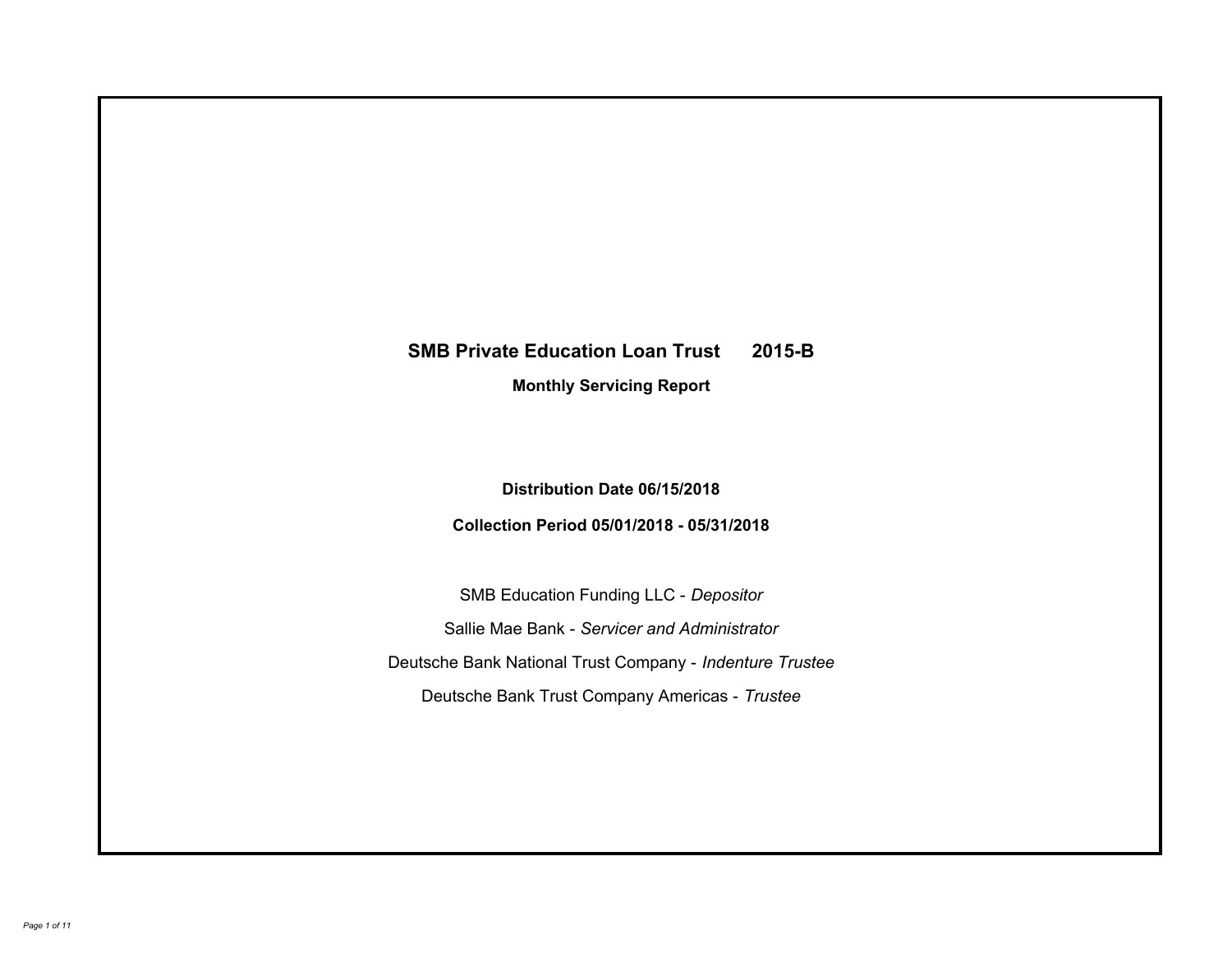| А | <b>Student Loan Portfolio Characteristics</b> |                                                 | Settlement Date<br>07/30/2015 | 04/30/2018            | 05/31/2018            |
|---|-----------------------------------------------|-------------------------------------------------|-------------------------------|-----------------------|-----------------------|
|   | <b>Principal Balance</b>                      |                                                 | \$700,964,388.29              | \$505,552,906.33      | \$497,122,434.17      |
|   | Interest to be Capitalized Balance            |                                                 | 42,430,107.89                 | 28,048,345.34         | 28,200,763.10         |
|   | Pool Balance                                  |                                                 | \$743,394,496.18              | \$533,601,251.67      | \$525,323,197.27      |
|   | Weighted Average Coupon (WAC)                 |                                                 |                               |                       |                       |
|   |                                               | WAC1 (Contractual Interest Rate on the Loan)    | 8.20%                         | 9.30%                 | 9.27%                 |
|   |                                               | WAC2 (Average of Applicable Interest Rate)      | 8.18%                         | 9.24%                 | 9.21%                 |
|   |                                               | WAC3 (Average of Actual Interest Rate)          | 8.13%                         | 9.16%                 | 9.13%                 |
|   | Weighted Average Remaining Term               |                                                 | 128.84                        | 119.99                | 120.12                |
|   | Number of Loans                               |                                                 | 63,899                        | 46,767                | 46,117                |
|   | Number of Borrowers<br>Pool Factor            |                                                 | 43,918                        | 32,124<br>0.717790156 | 31,709<br>0.706654677 |
|   |                                               | Since Issued Total Constant Prepayment Rate (1) |                               | 8.26%                 | 8.30%                 |
|   |                                               |                                                 |                               |                       |                       |
| B | <b>Debt Securities</b>                        | <b>Cusip/Isin</b>                               | 05/15/2018                    |                       | 06/15/2018            |
|   | A <sub>2</sub> A                              | 78448QAB4                                       | \$155,588,681.65              |                       | \$151,643,396.15      |
|   | A2B                                           | 78448QAC2                                       | \$72,932,194.52               |                       | \$71,082,841.94       |
|   | A <sub>3</sub>                                | 78448QAD0                                       | \$75,000,000.00               |                       | \$75,000,000.00       |
|   | B                                             | 78448QAE8                                       | \$70,000,000.00               |                       | \$70,000,000.00       |
|   | $\mathsf C$                                   | 78448QAF5                                       | \$50,000,000.00               |                       | \$50,000,000.00       |
|   |                                               |                                                 |                               |                       |                       |
| C | <b>Certificates</b>                           | <b>Cusip/Isin</b>                               | 05/15/2018                    |                       | 06/15/2018            |
|   | Residual                                      | 78448Q108                                       | \$100,000.00                  |                       | \$100,000.00          |
|   |                                               |                                                 |                               |                       |                       |
| D | <b>Account Balances</b>                       |                                                 | 05/15/2018                    |                       | 06/15/2018            |
|   | Reserve Account Balance                       |                                                 | \$1,896,081.00                |                       | \$1,896,081.00        |
|   |                                               |                                                 |                               |                       |                       |
| E | <b>Asset / Liability</b>                      |                                                 | 05/15/2018                    |                       | 06/15/2018            |
|   | Overcollateralization Percentage              |                                                 | 20.63%                        |                       | 20.48%                |
|   | Specified Overcollateralization Amount        |                                                 | \$160,080,375.50              |                       | \$157,596,959.18      |
|   | Actual Overcollateralization Amount           |                                                 | \$110,080,375.50              |                       | \$107,596,959.18      |
|   |                                               |                                                 |                               |                       |                       |

(1) Since Issued Total CPR calculations found in monthly servicing reports issued on or prior to September 15, 2015 originally included loans that were removed from the pool by the sponsor because they became ineligible for the pool between the cut-off date and settlement date. On October 5, 2015, Since Issued Total CPR calculations were revised to exclude these loans and all prior monthly servicing reports were restated. For additional information, see 'Since Issued CPR Methodology' found on page 11 of this report.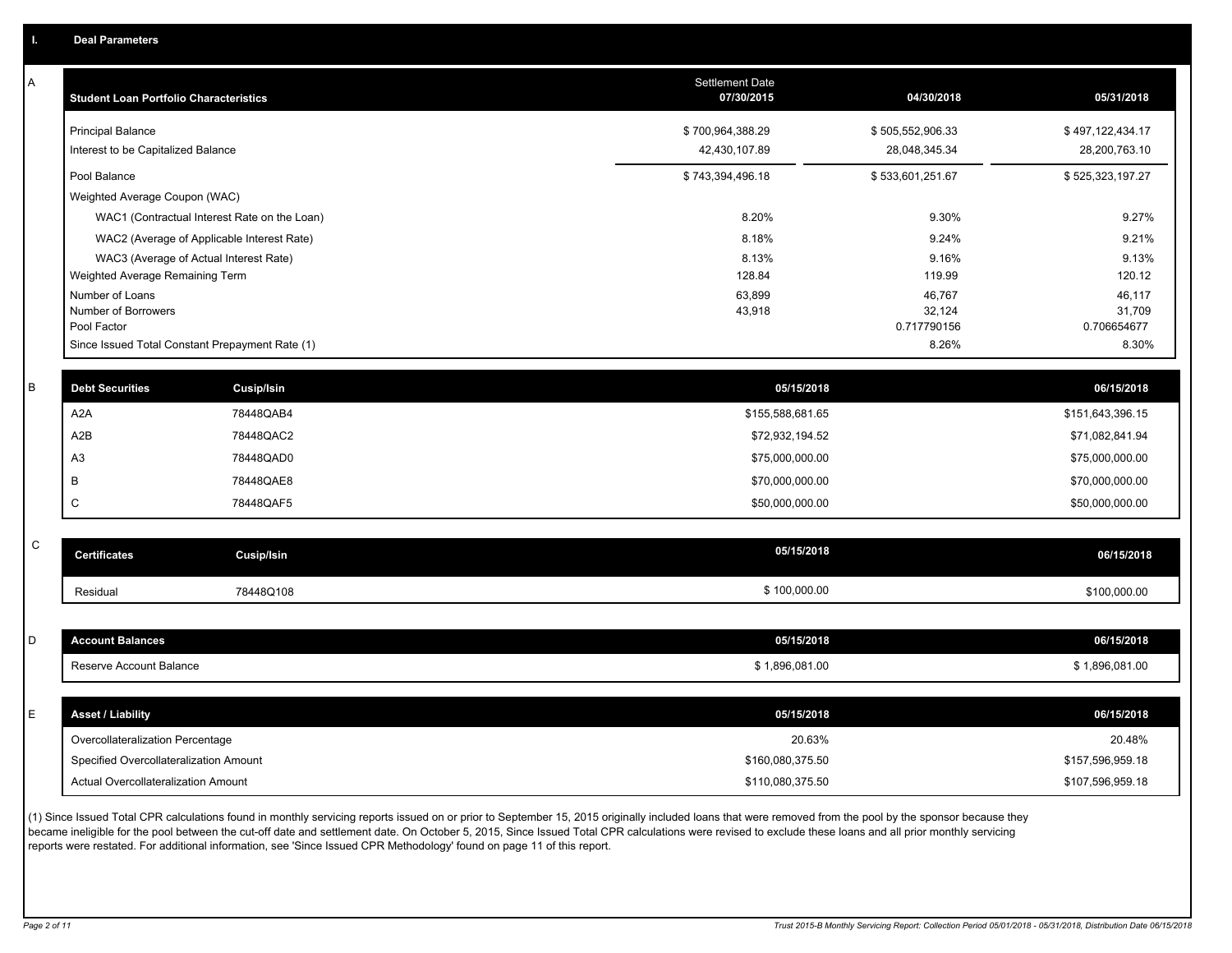#### **II. 2015-B Trust Activity 05/01/2018 through 05/31/2018**

| Α | <b>Student Loan Principal Receipts</b>                           |                 |  |
|---|------------------------------------------------------------------|-----------------|--|
|   | <b>Borrower Principal</b>                                        | 8,763,804.64    |  |
|   | <b>Consolidation Activity Principal</b>                          | 0.00            |  |
|   | Seller Principal Reimbursement                                   | 0.00            |  |
|   | Servicer Principal Reimbursement                                 | 0.00            |  |
|   | Delinquent Principal Purchases by Servicer                       | 0.00            |  |
|   | <b>Other Principal Deposits</b>                                  | 31,324.08       |  |
|   | <b>Total Principal Receipts</b>                                  | \$8,795,128.72  |  |
| B | <b>Student Loan Interest Receipts</b>                            |                 |  |
|   | <b>Borrower Interest</b>                                         | 2,732,054.21    |  |
|   | <b>Consolidation Activity Interest</b>                           | 0.00            |  |
|   | Seller Interest Reimbursement                                    | 0.00            |  |
|   | Servicer Interest Reimbursement                                  | 0.00            |  |
|   | Delinquent Interest Purchases by Servicer                        | 0.00            |  |
|   | Other Interest Deposits                                          | 46.36           |  |
|   | <b>Total Interest Receipts</b>                                   | \$2,732,100.57  |  |
| C | <b>Recoveries on Realized Losses</b>                             | \$123,129.05    |  |
| D | <b>Investment Income</b>                                         | \$17,863.75     |  |
| E | <b>Funds Borrowed from Next Collection Period</b>                | \$0.00          |  |
| F | <b>Funds Repaid from Prior Collection Period</b>                 | \$0.00          |  |
| G | Loan Sale or Purchase Proceeds                                   | \$0.00          |  |
| H | Initial Deposits to Distribution Account                         | \$0.00          |  |
|   | <b>Excess Transferred from Other Accounts</b>                    | \$0.00          |  |
| J | <b>Borrower Benefit Reimbursements</b>                           | \$0.00          |  |
| Κ | <b>Other Deposits</b>                                            | \$0.00          |  |
| L | <b>Other Fees Collected</b>                                      | \$0.00          |  |
| М | <b>AVAILABLE FUNDS</b>                                           | \$11,668,222.09 |  |
| N | Non-Cash Principal Activity During Collection Period             | \$364,656.56    |  |
| O | Aggregate Purchased Amounts by the Depositor, Servicer or Seller | \$31,370.44     |  |
| P | Aggregate Loan Substitutions                                     | \$0.00          |  |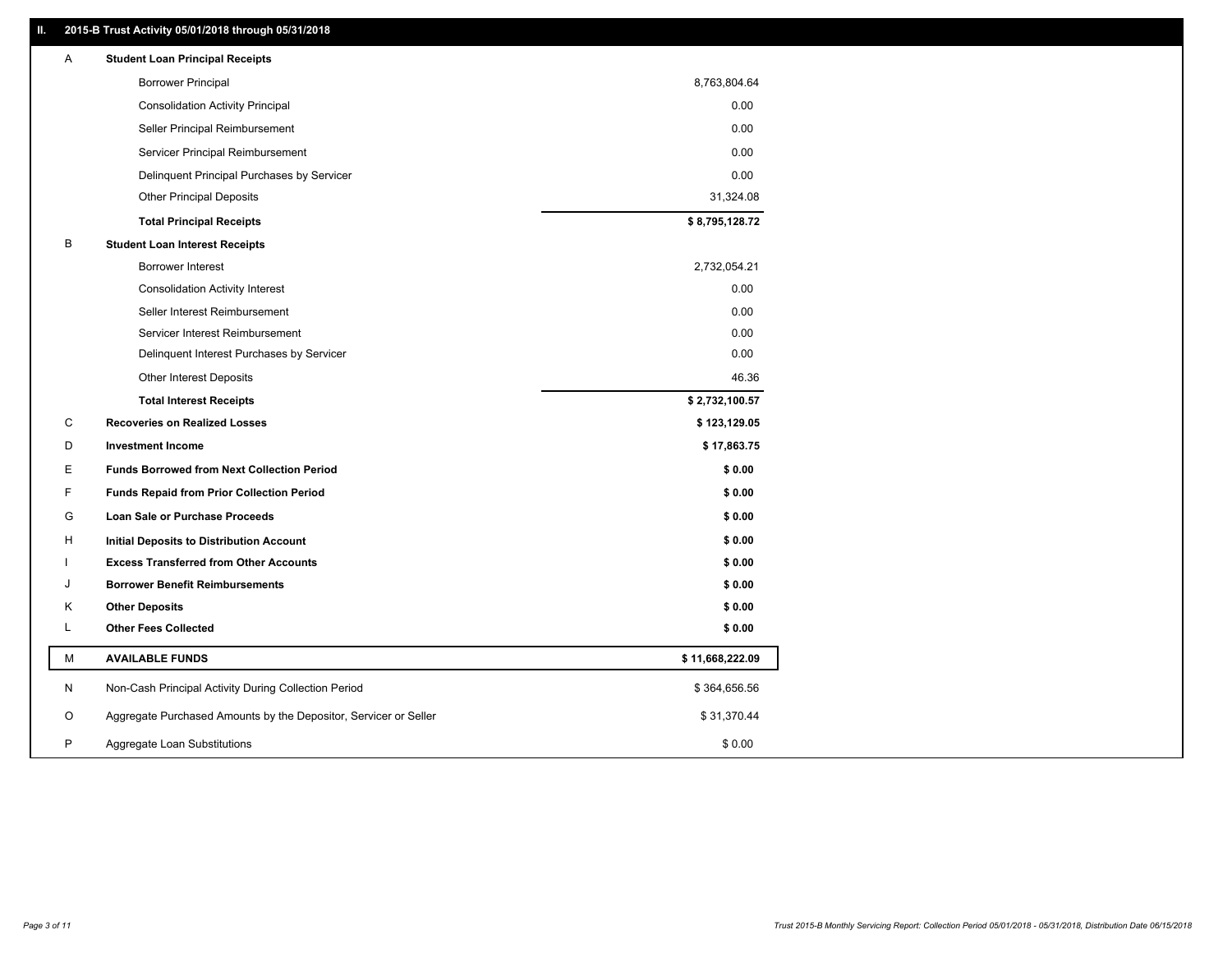|                   | <b>Loans by Repayment Status</b> |                          |         |                                                                  |                |                            |                          |         |                                                           |                |                            |
|-------------------|----------------------------------|--------------------------|---------|------------------------------------------------------------------|----------------|----------------------------|--------------------------|---------|-----------------------------------------------------------|----------------|----------------------------|
|                   |                                  |                          |         | 05/31/2018                                                       |                |                            | 04/30/2018               |         |                                                           |                |                            |
|                   |                                  | <b>Wtd Avg</b><br>Coupon | # Loans | <b>Principal and</b><br><b>Interest Accrued</b><br>to Capitalize | % of Principal | % of Loans in<br>Repay (1) | <b>Wtd Avg</b><br>Coupon | # Loans | Principal and<br><b>Interest Accrued</b><br>to Capitalize | % of Principal | % of Loans in<br>Repay (1) |
| INTERIM:          | IN SCHOOL                        | 10.32%                   | 2,664   | \$40,737,241.73                                                  | 7.755%         | $-$ %                      | 10.35%                   | 3,278   | \$49,828,690.86                                           | 9.338%         | $-$ %                      |
|                   | GRACE                            | 10.33%                   | 1,473   | \$21,990,210.69                                                  | 4.186%         | $-$ %                      | 10.23%                   | 897     | \$12,996,383.82                                           | 2.436%         | $-$ %                      |
|                   | <b>DEFERMENT</b>                 | 10.26%                   | 2,513   | \$32,603,871.83                                                  | 6.206%         | $-$ %                      | 10.28%                   | 2,703   | \$34,472,511.91                                           | 6.460%         | $-$ %                      |
| <b>REPAYMENT:</b> | <b>CURRENT</b>                   | 8.83%                    | 37,227  | \$398,317,655.12                                                 | 75.823%        | 92.634%                    | 8.86%                    | 37,332  | \$399,886,299.19                                          | 74.941%        | 91.653%                    |
|                   | 31-60 DAYS DELINQUENT            | 9.42%                    | 575     | \$7,644,458.01                                                   | 1.455%         | 1.778%                     | 9.91%                    | 666     | \$8,643,469.94                                            | 1.620%         | 1.981%                     |
|                   | 61-90 DAYS DELINQUENT            | 9.76%                    | 317     | \$4,277,770.52                                                   | 0.814%         | 0.995%                     | 9.51%                    | 312     | \$4,746,612.12                                            | 0.890%         | 1.088%                     |
|                   | > 90 DAYS DELINQUENT             | 9.73%                    | 128     | \$1,960,465.95                                                   | 0.373%         | 0.456%                     | 10.06%                   | 152     | \$2,206,090.41                                            | 0.413%         | 0.506%                     |
|                   | FORBEARANCE                      | 9.06%                    | 1,220   | \$17,791,523.42                                                  | 3.387%         | 4.138%                     | 9.08%                    | 1,427   | \$20,821,193.42                                           | 3.902%         | 4.772%                     |
| <b>TOTAL</b>      |                                  |                          | 46,117  | \$525,323,197.27                                                 | 100.00%        | 100.00%                    |                          | 46,767  | \$533,601,251.67                                          | 100.00%        | 100.00%                    |

Percentages may not total 100% due to rounding \*

1 Loans classified in "Repayment" include any loan for which interim interest only, \$25 fixed payments or full principal and interest payments are due.

|                                                                           |                                                                                                                              |                          |         |                                                           | <b>Loans by Borrower Status</b> |                                |                          |         |                                                                  |                |                                |
|---------------------------------------------------------------------------|------------------------------------------------------------------------------------------------------------------------------|--------------------------|---------|-----------------------------------------------------------|---------------------------------|--------------------------------|--------------------------|---------|------------------------------------------------------------------|----------------|--------------------------------|
|                                                                           |                                                                                                                              |                          |         | 05/31/2018                                                |                                 |                                | 04/30/2018               |         |                                                                  |                |                                |
|                                                                           |                                                                                                                              | <b>Wtd Avg</b><br>Coupon | # Loans | Principal and<br><b>Interest Accrued</b><br>to Capitalize | % of Principal                  | % of Loans in<br>P&I Repay (2) | <b>Wtd Avg</b><br>Coupon | # Loans | <b>Principal and</b><br><b>Interest Accrued</b><br>to Capitalize | % of Principal | % of Loans in<br>P&I Repay (2) |
| IN SCHOOL<br>INTERIM:                                                     |                                                                                                                              | 9.88%                    | 5,288   | \$77,509,806.30                                           | 14.755%                         | $-$ %                          | 9.89%                    | 6,539   | \$96,165,411.15                                                  | 18.022%        | $-$ %                          |
| GRACE                                                                     |                                                                                                                              | 9.93%                    | 2,802   | \$41,334,682.62                                           | 7.868%                          | $-$ %                          | 9.88%                    | 1,646   | \$23,433,110.63                                                  | 4.392%         | $-$ %                          |
|                                                                           | <b>DEFERMENT</b>                                                                                                             | 9.82%                    | 4,708   | \$59,021,193.12                                           | 11.235%                         | $-$ %                          | 9.83%                    | 5,042   | \$62,195,948.27                                                  | 11.656%        | $-$ %                          |
| <b>CURRENT</b><br>P&I REPAYMENT:                                          |                                                                                                                              | 8.70%                    | 31,131  | \$316,535,855.89                                          | 60.255%                         | 91.101%                        | 8.73%                    | 31,048  | \$316,267,402.58                                                 | 59.270%        | 89.898%                        |
|                                                                           | 31-60 DAYS DELINQUENT                                                                                                        | 9.37%                    | 538     | \$7,092,002.71                                            | 1.350%                          | 2.041%                         | 9.85%                    | 614     | \$7,959,549.62                                                   | 1.492%         | 2.262%                         |
|                                                                           | 61-90 DAYS DELINQUENT                                                                                                        | 9.69%                    | 304     | \$4,092,842.61                                            | 0.779%                          | 1.178%                         | 9.50%                    | 300     | \$4,565,301.82                                                   | 0.856%         | 1.298%                         |
|                                                                           | > 90 DAYS DELINQUENT                                                                                                         | 9.71%                    | 126     | \$1,945,290.60                                            | 0.370%                          | 0.560%                         | 10.06%                   | 151     | \$2,193,334.18                                                   | 0.411%         | 0.623%                         |
|                                                                           | <b>FORBEARANCE</b>                                                                                                           | 9.06%                    | 1,220   | \$17,791,523.42                                           | 3.387%                          | 5.120%                         | 9.08%                    | 1,427   | \$20,821,193.42                                                  | 3.902%         | 5.918%                         |
| <b>TOTAL</b><br>$\star$<br>Percentages may not total 100% due to rounding | 2 Loans classified in "P&I Repayment" includes only those loans for which scheduled principal and interest payments are due. |                          | 46,117  | \$525,323,197.27                                          | 100.00%                         | 100.00%                        |                          | 46,767  | \$533,601,251.67                                                 | 100.00%        | 100.00%                        |

WAC reflects WAC3 To conform with company standard reporting these sections now include Princial and Interest Accrued to Capitalize.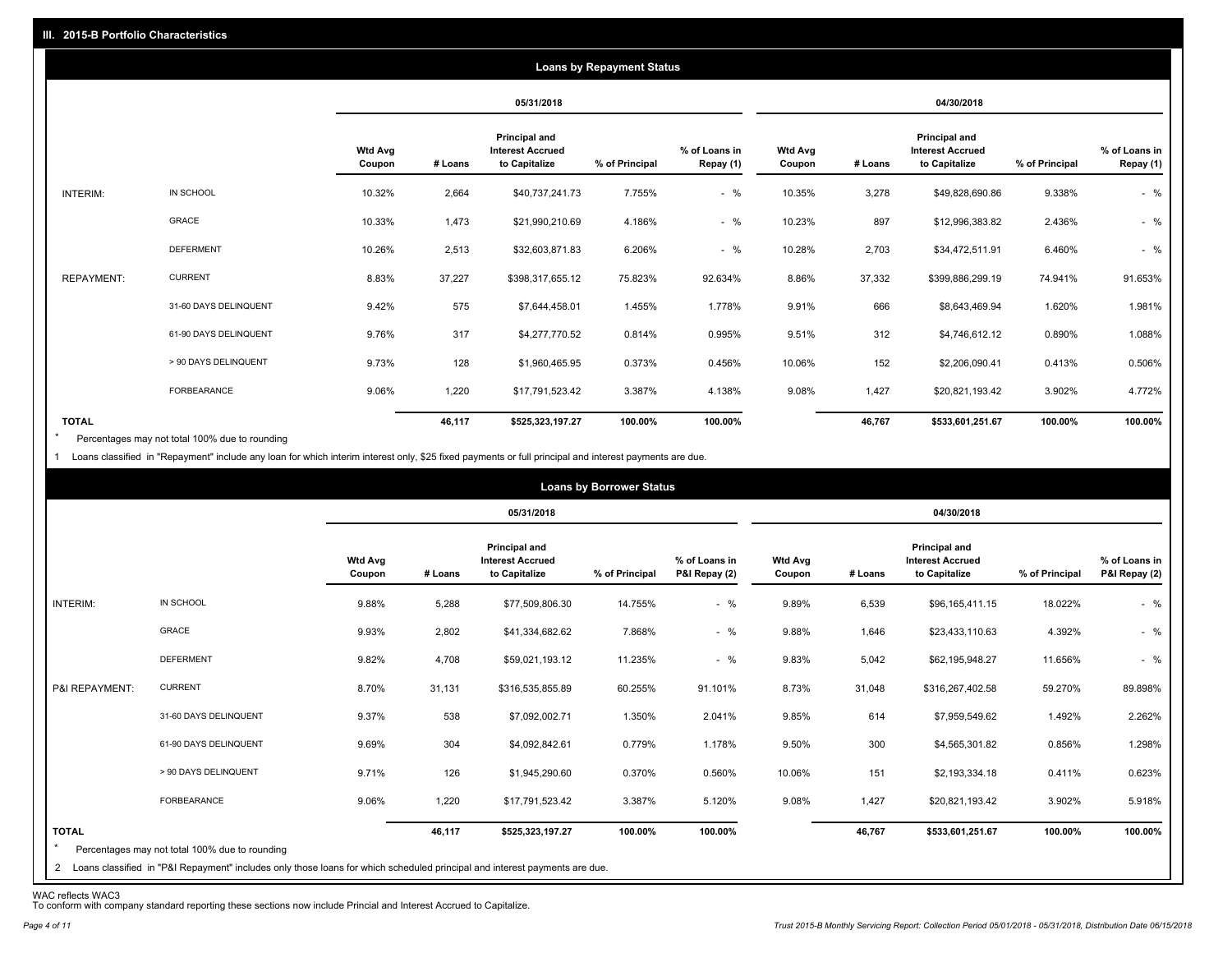|                                                                                                  | 5/31/2018        | 4/30/2018        |
|--------------------------------------------------------------------------------------------------|------------------|------------------|
| Pool Balance                                                                                     | \$525,323,197.27 | \$533,601,251.67 |
| Total # Loans                                                                                    | 46,117           | 46,767           |
| Total # Borrowers                                                                                | 31,709           | 32,124           |
| Weighted Average Coupon                                                                          | 9.21%            | 9.24%            |
| Weighted Average Remaining Term                                                                  | 120.12           | 119.99           |
| Percent of Pool - Cosigned                                                                       | 92.8%            | 92.8%            |
| Percent of Pool - Non Cosigned                                                                   | 7.2%             | 7.2%             |
| Borrower Interest Accrued for Period                                                             | \$3,851,835.77   | \$3,780,162.83   |
| <b>Outstanding Borrower Interest Accrued</b>                                                     | \$31,232,336.69  | \$31,049,565.45  |
| Gross Principal Realized Loss - Periodic *                                                       | \$507,935.25     | \$598,217.51     |
| Gross Principal Realized Loss - Cumulative *                                                     | \$19,570,645.79  | \$19,062,710.54  |
| Recoveries on Realized Losses - Periodic                                                         | \$123,129.05     | \$146,080.25     |
| Recoveries on Realized Losses - Cumulative                                                       | \$2,545,396.64   | \$2,422,267.59   |
| Net Losses - Periodic                                                                            | \$384,806.20     | \$452,137.26     |
| Net Losses - Cumulative                                                                          | \$17,025,249.15  | \$16,640,442.95  |
| Non-Cash Principal Activity - Capitalized Interest                                               | \$872,061.06     | \$508,962.68     |
| Since Issued Total Constant Prepayment Rate (CPR) (1)                                            | 8.30%            | 8.26%            |
| <b>Loan Substitutions</b>                                                                        | \$0.00           | \$0.00           |
| <b>Cumulative Loan Substitutions</b>                                                             | \$0.00           | \$0.00           |
| <b>Unpaid Servicing Fees</b>                                                                     | \$0.00           | \$0.00           |
| <b>Unpaid Administration Fees</b>                                                                | \$0.00           | \$0.00           |
| <b>Unpaid Carryover Servicing Fees</b>                                                           | \$0.00           | \$0.00           |
| Note Interest Shortfall                                                                          | \$0.00           | \$0.00           |
| Loans in Modification                                                                            | \$31,633,808.00  | \$29,966,201.54  |
| % of Loans in Modification as a % of Loans in Repayment (P&I)                                    | 9.60%            | 9.05%            |
|                                                                                                  |                  |                  |
|                                                                                                  |                  |                  |
| % Annualized Gross Principal Realized Loss - Periodic as a %<br>of Loans in Repayment (P&I) * 12 | 1.85%            | 2.17%            |
| % Gross Principal Realized Loss - Cumulative as a % of                                           |                  |                  |
| Original Pool Balance                                                                            | 2.63%            | 2.56%            |
|                                                                                                  |                  |                  |

\* In accordance with the Servicer's current policies and procedures, after September 1, 2017 loans subject to bankruptcy claims generally will not be reported as a charged-off unless and until they are delinquent for 120 d

(1) Since Issued Total CPR calculations found in monthly servicing reports issued on or prior to September 15, 2015 originally included loans that were removed from the pool by the sponsor because they became ineligible fo between the cut-off date and settlement date. On October 5, 2015, Since Issued Total CPR calculations were revised to exclude these loans and all prior monthly servicing reports were restated. For additional information, s Issued CPR Methodology' found on page 11 of this report.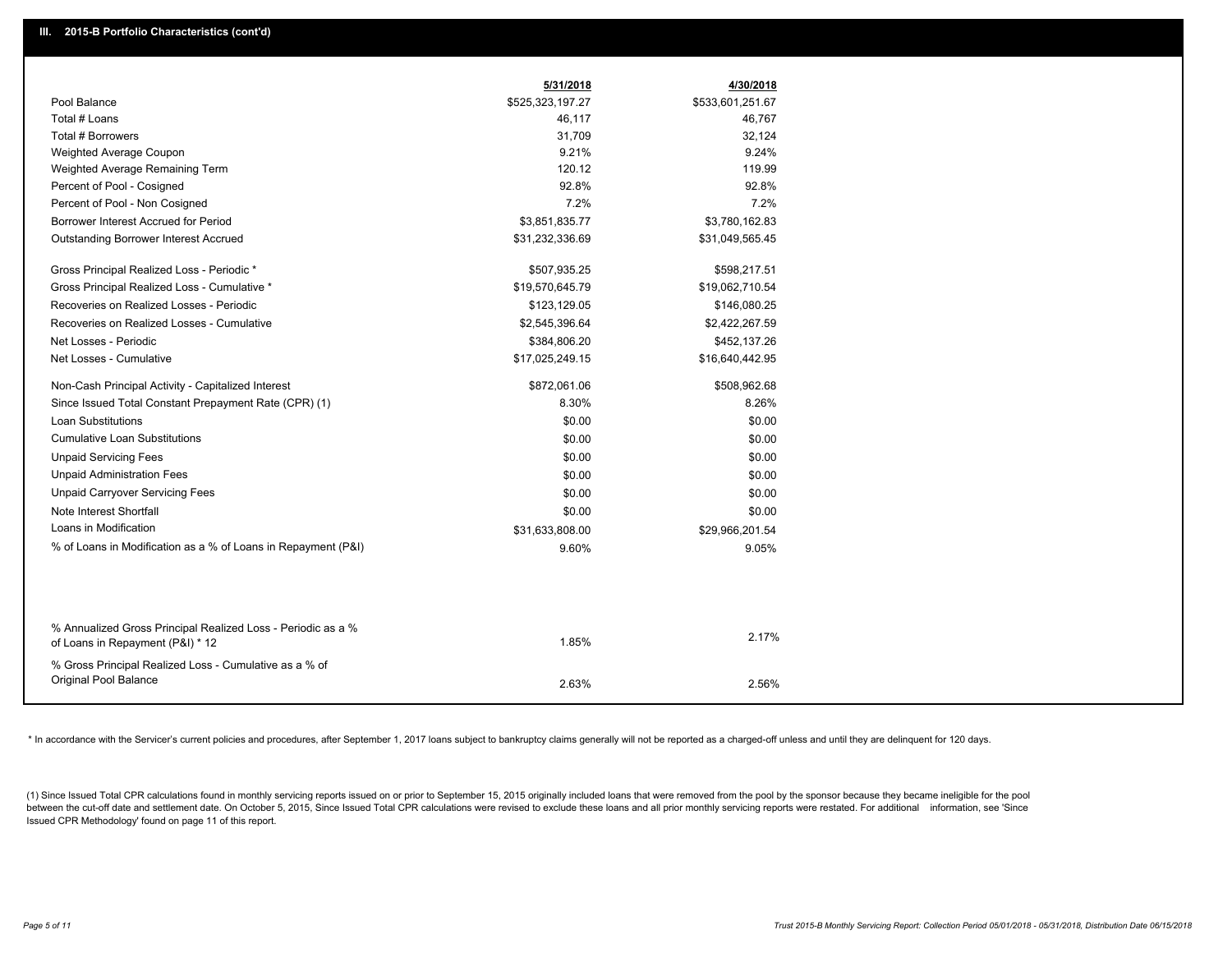#### **Loan Program**  A

|                                    | Weighted<br><b>Average Coupon</b> | # LOANS     | <b>\$ AMOUNT</b> | $%$ *     |
|------------------------------------|-----------------------------------|-------------|------------------|-----------|
| - Smart Option Interest-Only Loans | 8.13%                             | 9,846       | \$85,848,787.17  | 16.342%   |
| - Smart Option Fixed Pay Loans     | 9.11%                             | 12,523      | \$165,388,509.66 | 31.483%   |
| - Smart Option Deferred Loans      | 9.45%                             | 23.748      | \$274,085,900.44 | 52.175%   |
| - Other Loan Programs              | $0.00\%$                          | $\mathbf 0$ | \$0.00           | $0.000\%$ |
| Total                              | 9.13%                             | 46,117      | \$525,323,197.27 | 100.000%  |

\* Percentages may not total 100% due to rounding

B

C

**Index Type**

|                       | Weighted<br><b>Average Coupon</b> | # LOANS     | <b>\$ AMOUNT</b> | $%$ *     |
|-----------------------|-----------------------------------|-------------|------------------|-----------|
| - Fixed Rate Loans    | 7.90%                             | 9,517       | \$125,278,755.92 | 23.848%   |
| - LIBOR Indexed Loans | 9.51%                             | 36,600      | \$400,044,441.35 | 76.152%   |
| - Other Index Rates   | $0.00\%$                          | $\mathbf 0$ | \$0.00           | $0.000\%$ |
| Total                 | 9.13%                             | 46,117      | \$525,323,197.27 | 100.000%  |

\* Percentages may not total 100% due to rounding

#### **Weighted Average Recent FICO**

| \$43,149,152.59  | 8.214%   |
|------------------|----------|
| \$31,810,978.71  | 6.056%   |
| \$56,124,045.59  | 10.684%  |
| \$112,731,515.92 | 21.459%  |
| \$281,383,086.14 | 53.564%  |
| \$124,418.32     | 0.024%   |
| \$525,323,197.27 | 100.000% |
|                  |          |
|                  |          |

WAC reflects WAC3 To conform with company standard reporting these sections now include Princial and Interest Accrued to Capitalize.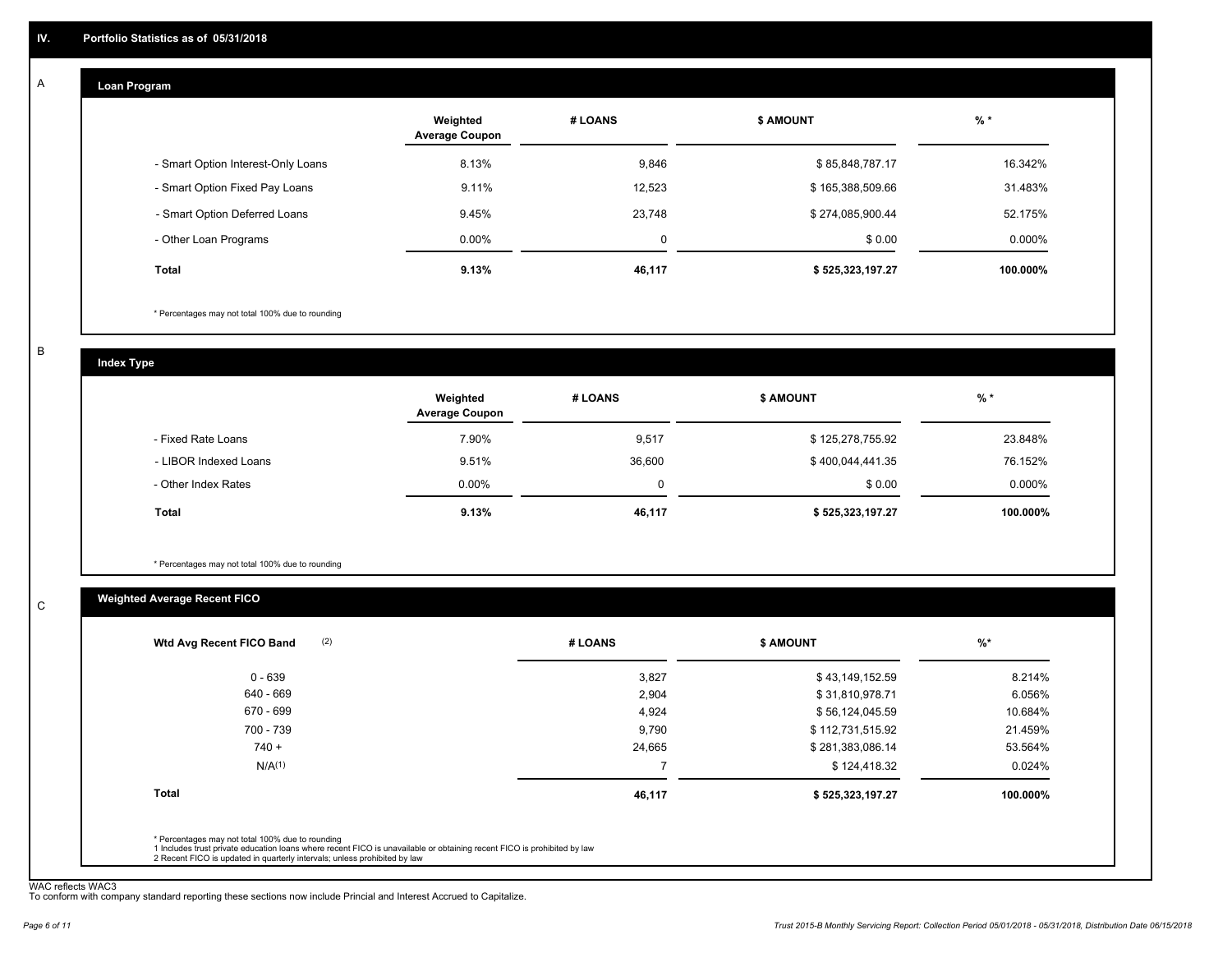| ۷. |      | 2015-B Reserve Account and Principal Distribution Calculations                             |                  |  |
|----|------|--------------------------------------------------------------------------------------------|------------------|--|
| А. |      | <b>Reserve Account</b>                                                                     |                  |  |
|    |      | Specified Reserve Account Balance                                                          | \$1,896,081.00   |  |
|    |      | Actual Reserve Account Balance                                                             | \$1,896,081.00   |  |
| В. |      | <b>Principal Distribution Amount</b>                                                       |                  |  |
|    | j.   | Class A Notes Outstanding                                                                  | \$303,520,876.17 |  |
|    | ii.  | Pool Balance                                                                               | \$525,323,197.27 |  |
|    | iii. | First Priority Principal Distribution Amount (i - ii)                                      | \$0.00           |  |
|    |      |                                                                                            |                  |  |
|    | iv.  | Class A and B Notes Outstanding                                                            | \$373,520,876.17 |  |
|    | v.   | First Priority Principal Distribution Amount                                               | \$0.00           |  |
|    | vi.  | Pool Balance                                                                               | \$525,323,197.27 |  |
|    |      | Specified Overcollateralization Amount<br>vii.                                             | \$157,596,959.18 |  |
|    |      | Available Funds (after payment of waterfall items A through H)<br>viii.                    | \$10,111,100.64  |  |
|    | ix.  | <b>Class C Notes Outstanding</b>                                                           | \$50,000,000.00  |  |
|    | х.   | Regular Principal Distribution Amount (if (iv > 0, (iv - v) - (vi - vii), min(viii, ix))   | \$5,794,638.08   |  |
|    | xi.  | Pool Balance                                                                               | \$525,323,197.27 |  |
|    |      |                                                                                            |                  |  |
|    | xii. | 10% of Initial Pool Balance                                                                | \$74,339,449.62  |  |
|    |      | First Priority Principal Distribution Amount<br>xiii.                                      | \$0.00           |  |
|    |      | Regular Principal Distribution Amount<br>XIV.                                              | \$5,794,638.08   |  |
|    |      | Available Funds (after payment of waterfall items A through J)<br>XV.                      | \$4,316,462.56   |  |
|    |      | xvi. Additional Principal Distribution Amount (if(ix $\lt$ = x, min(xv, xi - xiii - xiv))) | \$0.00           |  |
|    |      |                                                                                            |                  |  |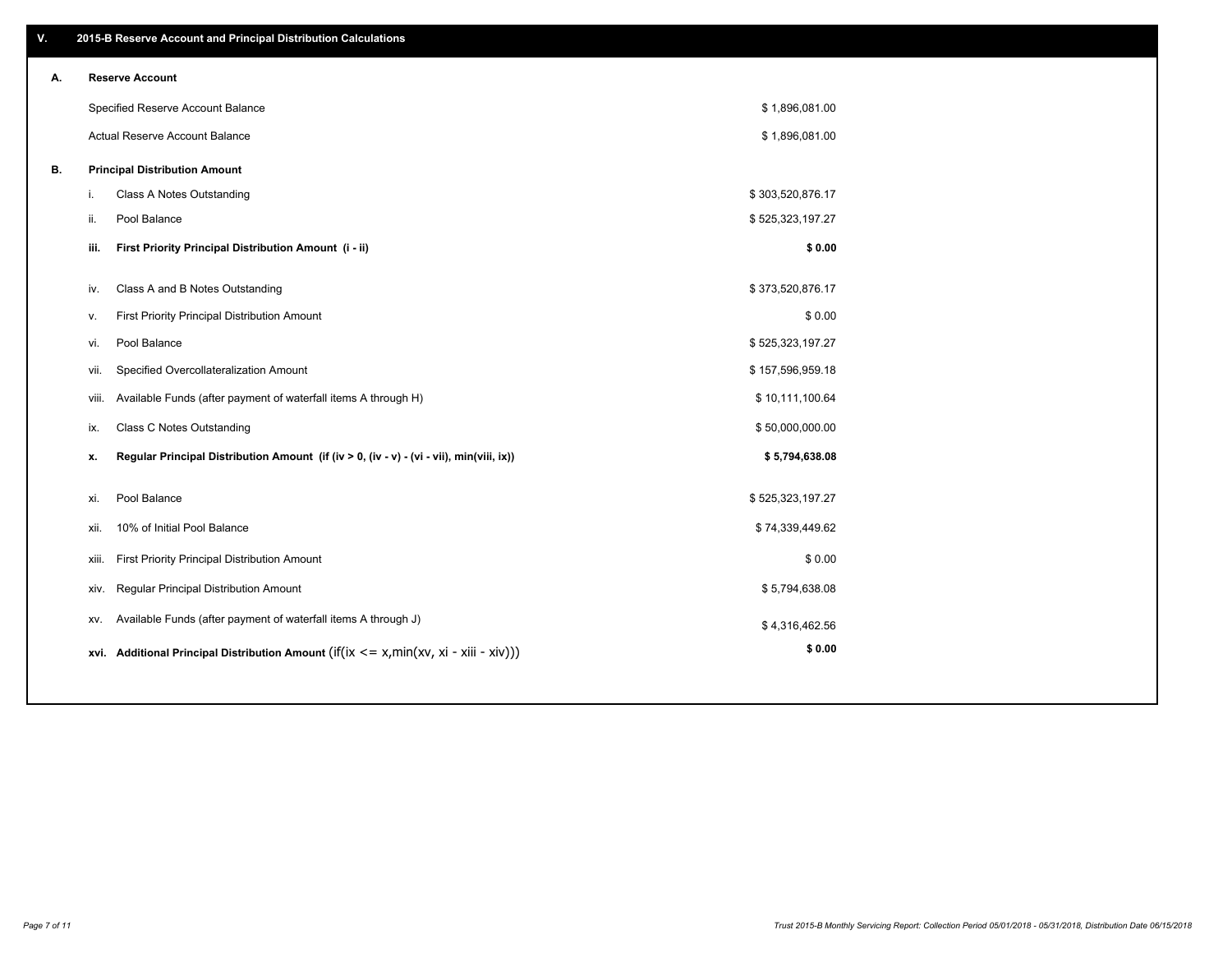|   |                                                         | Paid           | <b>Funds Balance</b> |
|---|---------------------------------------------------------|----------------|----------------------|
|   | <b>Total Available Funds</b>                            |                | \$11,668,222.09      |
| Α | <b>Trustee Fees</b>                                     | \$0.00         | \$11,668,222.09      |
| В | <b>Servicing Fees</b>                                   | \$337,942.22   | \$11,330,279.87      |
| C | i. Administration Fees                                  | \$8,333.00     | \$11,321,946.87      |
|   | ii. Unreimbursed Administrator Advances plus any Unpaid | \$0.00         | \$11,321,946.87      |
| D | Class A Noteholders Interest Distribution Amount        | \$819,179.56   | \$10,502,767.31      |
| Ε | <b>First Priority Principal Payment</b>                 | \$0.00         | \$10,502,767.31      |
| F | Class B Noteholders Interest Distribution Amount        | \$204,166.67   | \$10,298,600.64      |
| G | Class C Noteholders Interest Distribution Amount        | \$187,500.00   | \$10,111,100.64      |
| н | Reinstatement Reserve Account                           | \$0.00         | \$10,111,100.64      |
|   | Regular Principal Distribution                          | \$5,794,638.08 | \$4,316,462.56       |
| J | <b>Carryover Servicing Fees</b>                         | \$0.00         | \$4,316,462.56       |
| Κ | Additional Principal Distribution Amount                | \$0.00         | \$4,316,462.56       |
| L | <b>Unpaid Expenses of Trustee</b>                       | \$0.00         | \$4,316,462.56       |
| М | Unpaid Expenses of Administrator                        | \$0.00         | \$4,316,462.56       |
| N | Remaining Funds to the Residual Certificateholders      | \$4,316,462.56 | \$0.00               |
|   |                                                         |                |                      |
|   |                                                         |                |                      |

#### **Waterfall Conditions**

| А.                                                                                                                                                                                              |      | <b>Class C Noteholders' Interest Distribution Condition</b><br>Pool Balance      | \$525,323,197.27 |  |  |  |  |
|-------------------------------------------------------------------------------------------------------------------------------------------------------------------------------------------------|------|----------------------------------------------------------------------------------|------------------|--|--|--|--|
|                                                                                                                                                                                                 |      | Class A and B Notes Outstanding                                                  | \$373,520,876.17 |  |  |  |  |
|                                                                                                                                                                                                 | iii. | Class C Noteholders' Interest Distribution Ratio (i / ii)                        | 140.64%          |  |  |  |  |
|                                                                                                                                                                                                 | iv.  | Minimum Ratio                                                                    | 110.00%          |  |  |  |  |
|                                                                                                                                                                                                 |      | Is the Class C Noteholders' Interest Distribution Condition Satisfied (iii > iv) |                  |  |  |  |  |
| * If the Class C Noteholders' Interest Distribution Condition is satisfied then the amount of interest accrued at the Class C Rate for the Accrual Period is Released on the distribution Date. |      |                                                                                  |                  |  |  |  |  |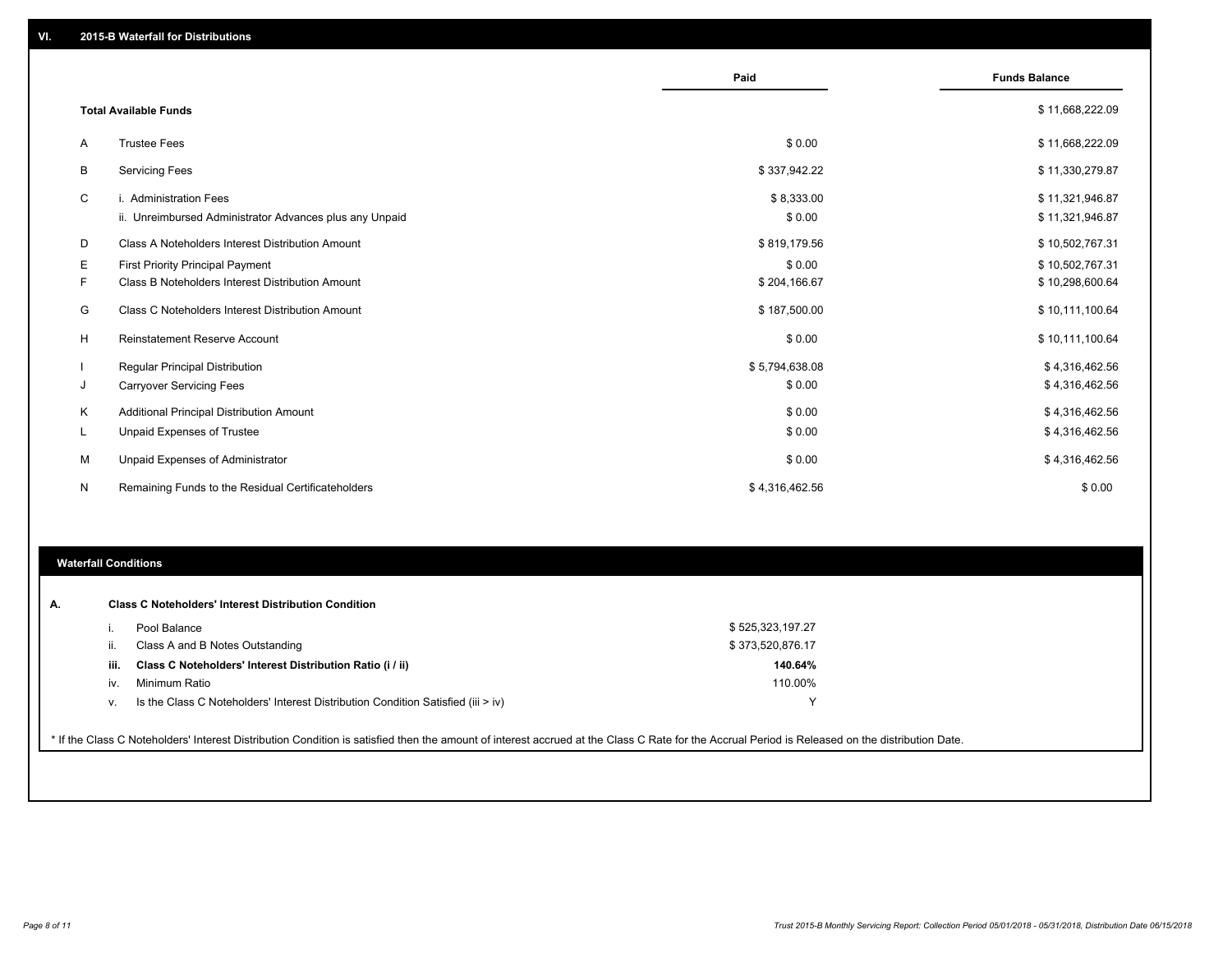| <b>Distribution Amounts</b>                                |                         |                         |                         |
|------------------------------------------------------------|-------------------------|-------------------------|-------------------------|
|                                                            | A <sub>2</sub> A        | A <sub>2</sub> B        | A3                      |
| Cusip/Isin                                                 | 78448QAB4               | 78448QAC2               | 78448QAD0               |
| <b>Beginning Balance</b>                                   | \$155,588,681.65        | \$72,932,194.52         | \$75,000,000.00         |
| Index                                                      | <b>FIXED</b>            | <b>LIBOR</b>            | <b>LIBOR</b>            |
| Spread/Fixed Rate                                          | 2.98%                   | 1.20%                   | 1.75%                   |
| Record Date (Days Prior to Distribution)                   | 1 NEW YORK BUSINESS DAY | 1 NEW YORK BUSINESS DAY | 1 NEW YORK BUSINESS DAY |
| <b>Accrual Period Begin</b>                                | 5/15/2018               | 5/15/2018               | 5/15/2018               |
| <b>Accrual Period End</b>                                  | 6/15/2018               | 6/15/2018               | 6/15/2018               |
| Daycount Fraction                                          | 0.08333333              | 0.08611111              | 0.08611111              |
| Interest Rate*                                             | 2.98000%                | 3.11871%                | 3.66871%                |
| <b>Accrued Interest Factor</b>                             | 0.002483333             | 0.002685556             | 0.003159167             |
| <b>Current Interest Due</b>                                | \$386,378.56            | \$195,863.48            | \$236,937.52            |
| Interest Shortfall from Prior Period Plus Accrued Interest | $\mathsf{\$}$ -         | $\mathsf{\$}$ -         | $\mathsf{\$}$ -         |
| <b>Total Interest Due</b>                                  | \$386,378.56            | \$195,863.48            | \$236,937.52            |
| <b>Interest Paid</b>                                       | \$386,378.56            | \$195,863.48            | \$236,937.52            |
| <b>Interest Shortfall</b>                                  | $\mathsf{\$}$ -         | $\mathsf{\$}$ -         | $\mathsf{\$}$ -         |
| <b>Principal Paid</b>                                      | \$3,945,285.50          | \$1,849,352.58          | $\mathsf{\$}$ -         |
| <b>Ending Principal Balance</b>                            | \$151,643,396.15        | \$71,082,841.94         | \$75,000,000.00         |
| Paydown Factor                                             | 0.020548362             | 0.020548362             | 0.000000000             |
| <b>Ending Balance Factor</b>                               | 0.789809355             | 0.789809355             | 1.000000000             |

\* Pay rates for Current Distribution. For the interest rates applicable to the next distribution date, please see https://www.salliemae.com/about/investors/data/SMBabrate.txt.

**VII. 2015-B Distributions**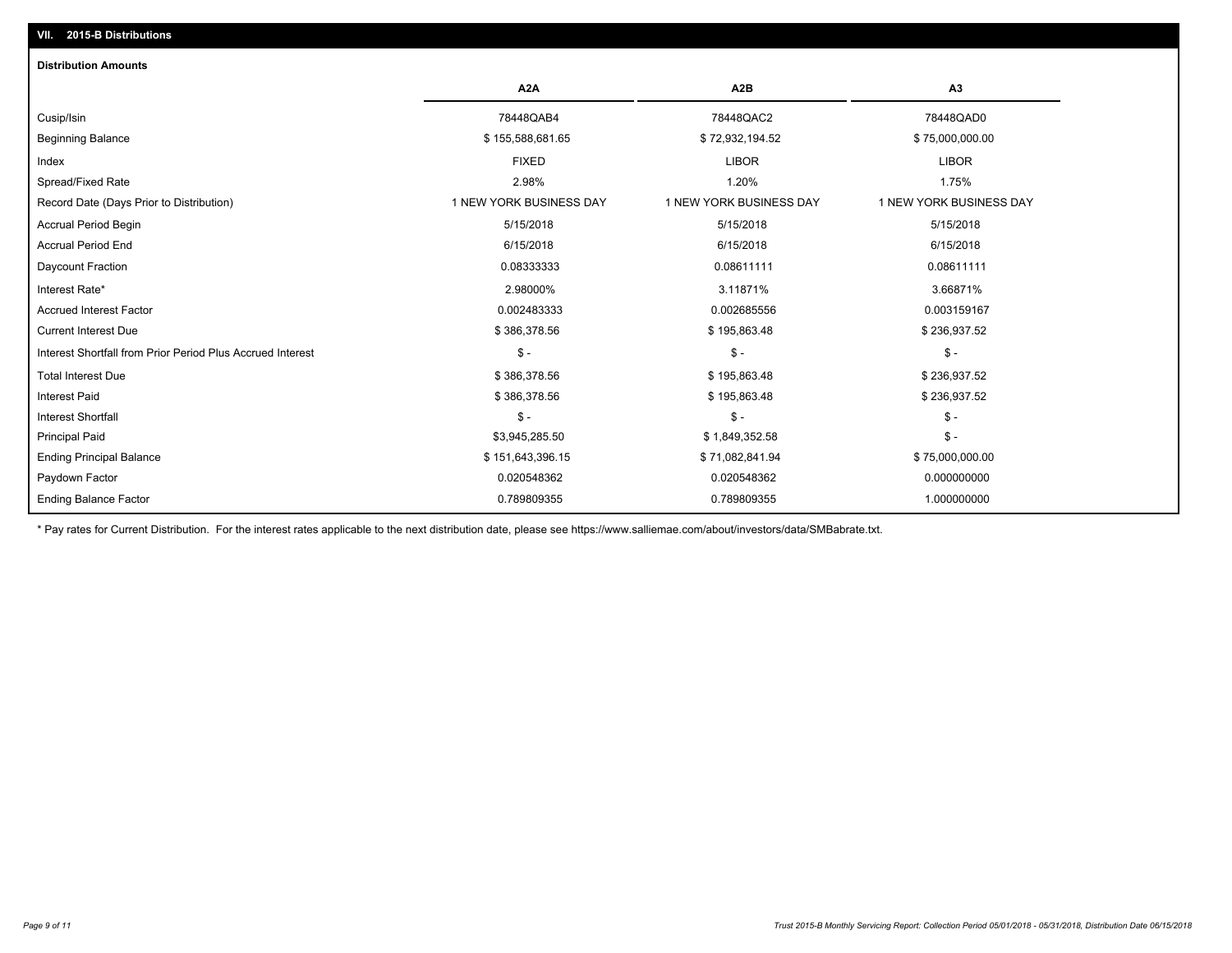| <b>Distribution Amounts</b>                                |                         |                         |
|------------------------------------------------------------|-------------------------|-------------------------|
|                                                            | в                       | c                       |
| Cusip/Isin                                                 | 78448QAE8               | 78448QAF5               |
| <b>Beginning Balance</b>                                   | \$70,000,000.00         | \$50,000,000.00         |
| Index                                                      | <b>FIXED</b>            | <b>FIXED</b>            |
| Spread/Fixed Rate                                          | 3.50%                   | 4.50%                   |
| Record Date (Days Prior to Distribution)                   | 1 NEW YORK BUSINESS DAY | 1 NEW YORK BUSINESS DAY |
| <b>Accrual Period Begin</b>                                | 5/15/2018               | 5/15/2018               |
| <b>Accrual Period End</b>                                  | 6/15/2018               | 6/15/2018               |
| Daycount Fraction                                          | 0.08333333              | 0.08333333              |
| Interest Rate*                                             | 3.50000%                | 4.50000%                |
| <b>Accrued Interest Factor</b>                             | 0.002916667             | 0.003750000             |
| <b>Current Interest Due</b>                                | \$204,166.67            | \$187,500.00            |
| Interest Shortfall from Prior Period Plus Accrued Interest | $\mathcal{S}$ -         | $\mathcal{S}$ -         |
| <b>Total Interest Due</b>                                  | \$204,166.67            | \$187,500.00            |
| <b>Interest Paid</b>                                       | \$204,166.67            | \$187,500.00            |
| <b>Interest Shortfall</b>                                  | $\mathcal{S}$ -         | $\mathsf{\$}$ -         |
| <b>Principal Paid</b>                                      | $\mathsf{\$}$ -         | $\mathsf{\$}$ -         |
| <b>Ending Principal Balance</b>                            | \$70,000,000.00         | \$50,000,000.00         |
| Paydown Factor                                             | 0.000000000             | 0.000000000             |
| <b>Ending Balance Factor</b>                               | 1.000000000             | 1.000000000             |

\* Pay rates for Current Distribution. For the interest rates applicable to the next distribution date, please see https://www.salliemae.com/about/investors/data/SMBabrate.txt.

**VII. 2015-B Distributions**